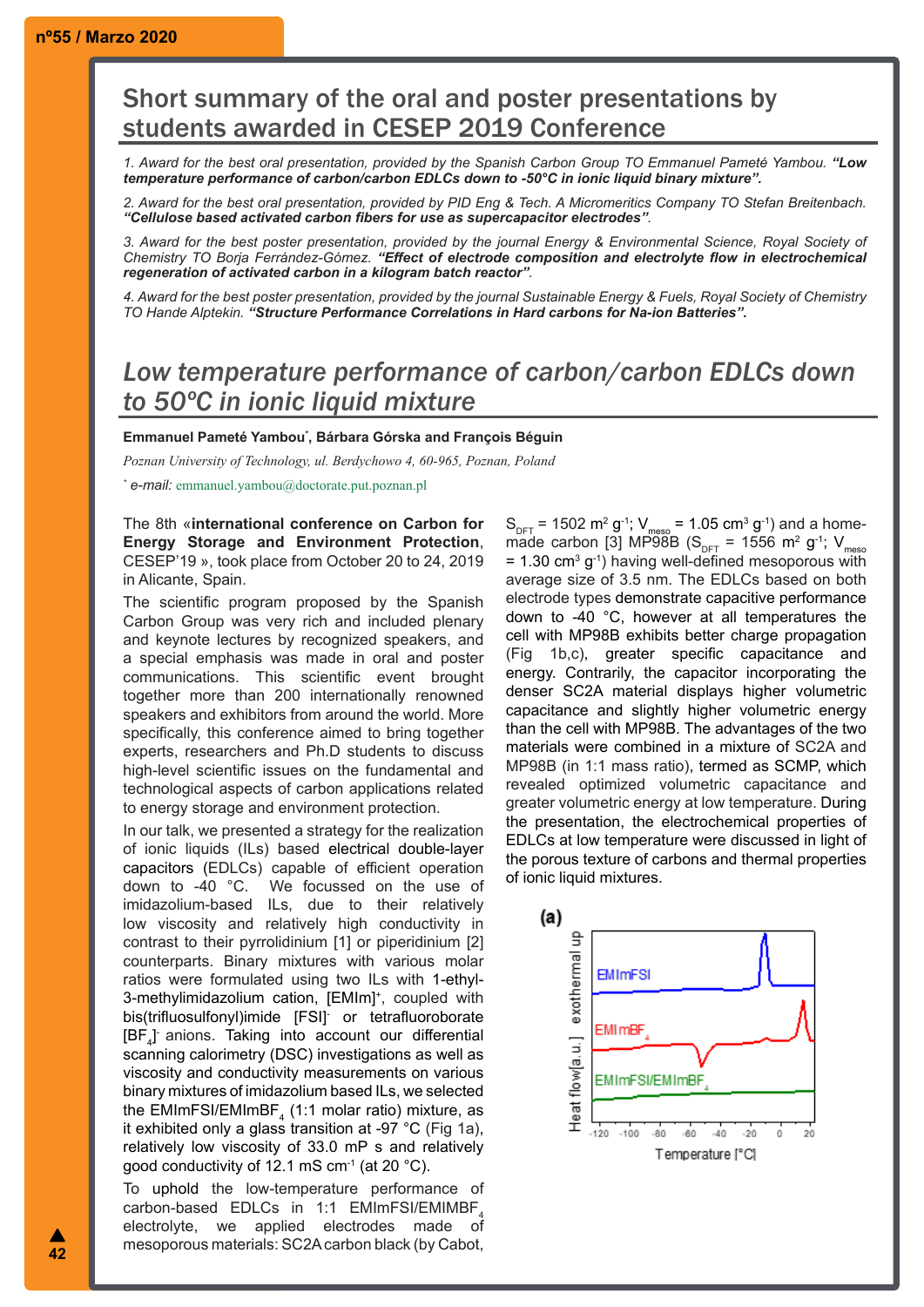## **Bol. Grupo Español Carbón**



**Figure 1:** (a) DSC thermograms of neat ILs and EMImFSI/EMIMBF<sub>4</sub> upon heating at 10 K min<sup>-1</sup>; Cyclic voltammograms (v = 1 mV s<sup>-1</sup>) of EDLCs based on SC2A and MP98B electrodes in EMImFSI/EMIMBF<sub>4</sub> (1:1 molar ratio) mixture at (b) -30 °C and (c)  $-50 °C$ .

## **Acknowledgements**

The Polish National Science Center (NCN) is acknowledged for supporting the MAESTRO project UMO-2016/22/A/ST4/00092. We express our deep gratitude to the Spanish Carbon Group for the excellent organization of CESEP'19, for the best Oral Presentation Award and for the warm hospitality we enjoyed during our stay in Alicante.

### **References**

[1] *M. Kunze, S. Jeong, E. Paillard, M. Winter, S. Passerini*, *J. Phys. Chem. C, 269* (2018) 12364-12369.

[2] *W.-Y. Tsai, R. Lin, S. Murali, L.L. Zhang, J.K. McDonough, R.S. Ruoff, P.-L. Taberna, Y. Gogotsi, P. Simon*, *Nano Energy, 2* (2013) 989-997.

[3] *T. Morishita, T. Tsumura, M. Toyoda, J. Przepiórski, A.W. Morawski, H. Konno, M. Inagaki, Carbon, 48* (2010) 2690- 2707.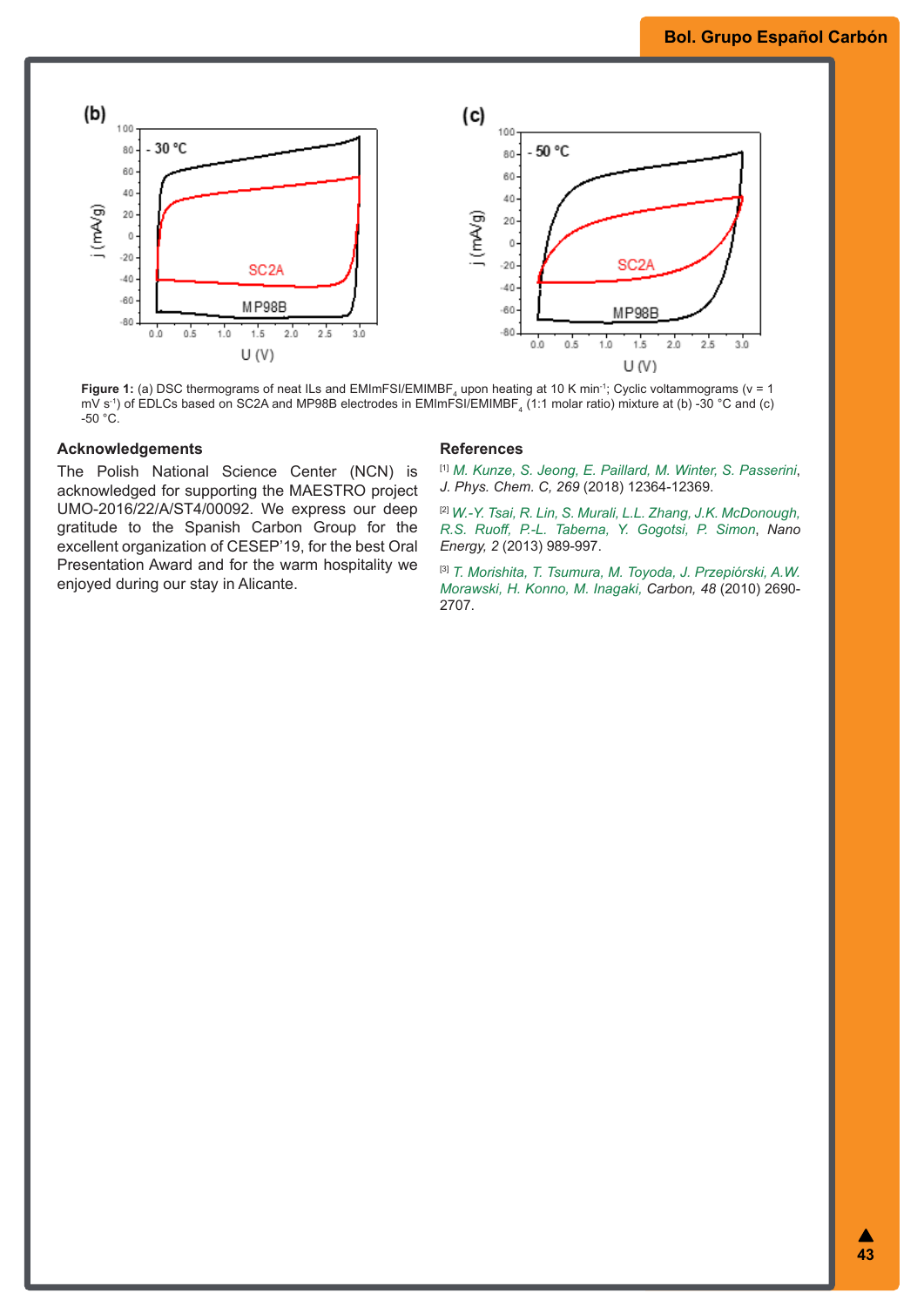# *Viscose-based activated carbon fibers for use as supercapacitor electrodes*

**Breitenbach Stefan1,2 \*, Unterweger Christoph1 , Fürst Christian1 , Hassel Achim Walter2**

*1 Wood K plus Kompetenzzentrum Holz GmbH, Altenberger Strasse 69, 4040 Linz, Austria*

*2 Johannes Kepler University Linz, Institute for Chemical Technology of Inorganic Materials,*

During my dissertation I am working on the carbonization and activation of viscose fibers and their use as electrode material for supercapacitors. The activation step is done by physical activation, carbon dioxide or water vapor are used. A statistical approach (design of experiments) is chosen to optimize the parameters of the individual production steps such as temperature and heating rate during carbonization or gas flow, activation time and activation temperature during the activation step (see Figure 1). In addition, different impregnation agents such as phosphoric acid, diammonium hydrogen phosphate or ammonium sulfate are used to further improve the yield and to observe effects on characteristic properties of the activated carbon fiber. By various analytical methods on the fiber after carbonization and after activation (SEM, EDX, XRD, Raman- & FTIR-spectroscopy, XPS, and physisorption) as well as electrochemical characterization on the produced electrode and supercapacitor (sheet resistance, CV, GDC, and EIS), cause-and-effect relationships can be established between the chemical composition (e.g. the influence of heteroatoms), the physical properties (such as pore size distribution) and the electrical properties of the material, such as specific capacitance, energy and power. This approach has already made it possible to produce activated carbon fibers with very high specific surface areas of up to  $3200 \, \text{m}^2 \, \text{g}^{-1}$ . Due to a pore size distribution that is well suited for use as a supercapacitor electrode and a very low internal resistance due to the fibrous precursor, excellent electrical properties are obtained (see Figure 2).



carbon fiber made from viscose.

10  $10$ **Figure 1:** Response surface of the specific surface against activation time and activation temperature of an activated



**Figure 2:** Ragone plot of three supercapacitors made using three different activated carbon fibers as electrode materials (derived by GDC using 1 mol  $I^1$ TEMA BF<sub>4</sub> as electrolyte). The values are calculated by device.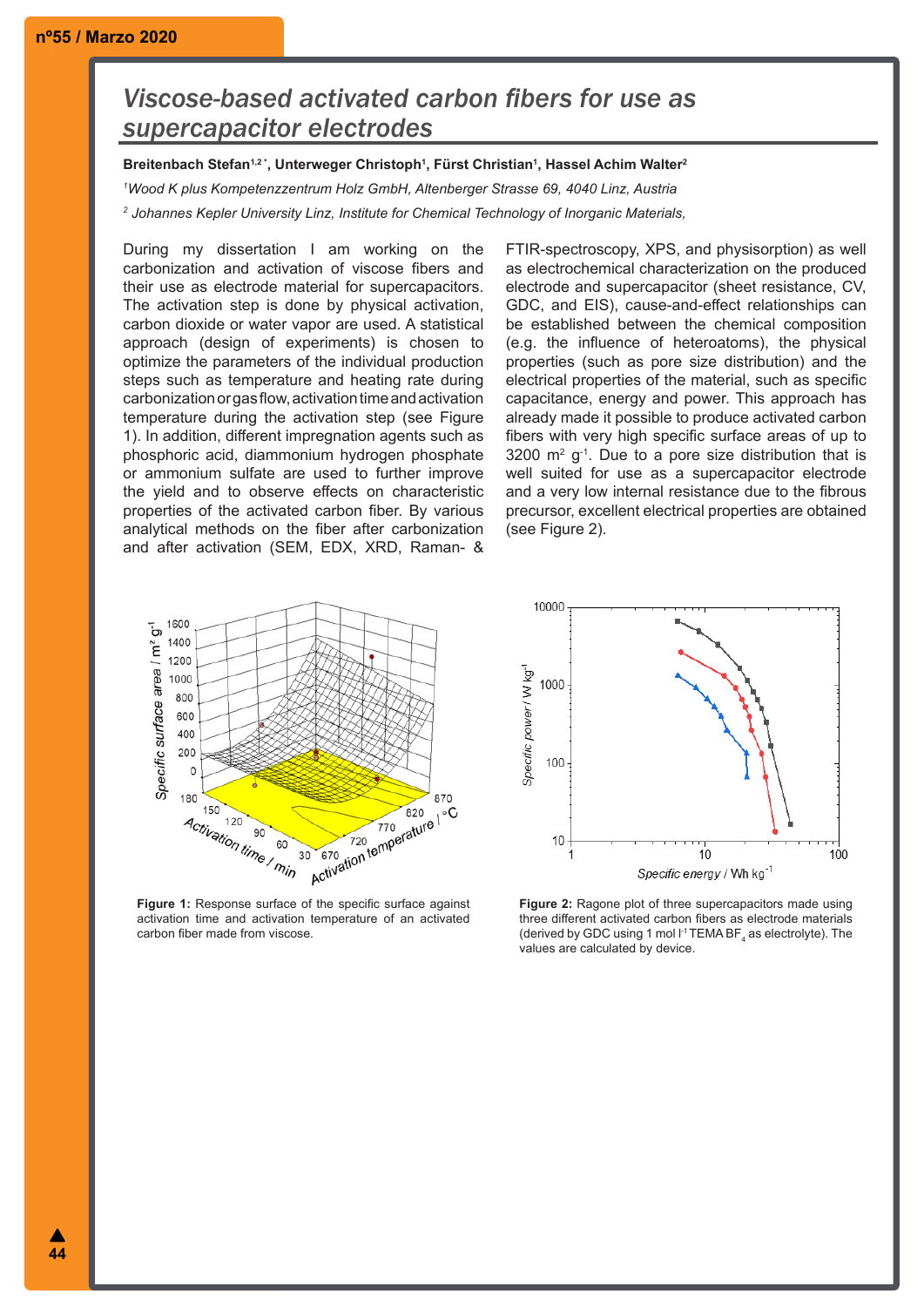# *Effect of electrode composition and electrolyte flow in electrochemical regeneration of activated carbon in a kilogram batch reactor*

## Borja Ferrández-Gómez'', Samuel Beaumont', Diego Cazorla-Amorós<sup>2</sup>, Emilia Morallón'

*1 Materials Institute and Department of Physical Chemistry, University of Alicante, PO Box 99, 03080-Alicante, Spain. 2 Materials Institute and Department of Inorganic Chemistry, University of Alicante, PO Box 99, 03080-Alicante, Spain*

#### *\* e-mail: borja.ferrandez@ua.es*

The 8<sup>th</sup> International Conference on Carbon for Energy Storage and Environment Protection (CESEP'19) was organized by the Spanish Group of Carbon (GEC) and was held in Alicante, Spain, in October 20-24<sup>th</sup>, 2019.

First of all, I would like to thank the executive committee, the organizing committee and the local committee for the development of CESEP'19 and to provide a forum for discussion on fundamental and technological scientific aspects of carbon applications related to energy storage and environment protection.

From the Institute of Materials of the University of Alicante, we presented in poster format a study carried out as part of my thesis, under the supervision of Diego Cazorla-Amorós and Emilia Morallón, with title: "Effect of electrode composition and electrolyte flow in electrochemical regeneration of activated carbon in a kilogram batch reactor". This work is being carried out within the H2020 PORTABLECRAC project, whose objective is to offer a flexible solution tackling different niches that will allow an *in-site* regeneration of spent activated carbon by compact/ portable prototypes able to adapt to client's needs with economic and environmental positive impacts, determined through LCA and LCC analysis.

Electrochemical regeneration of activated carbon

is a greener alternative to the thermal regeneration methods due to the reduction of  $CO_2$  emissions and lower energy consumption. However, the main disadvantage is the difficulty for reproducing it at large scale. The aim of this work was to analyze the effect of anode composition and electrolyte flow on the regeneration efficiency of activated carbon by electrochemical methods in a kilogram scale batch reactor. For this, experiments were carried out with spent activated carbons from drinking water treatment plants and tests were carried out by varying the flow rate and testing different commercial anodes in order to reduce the potential windows of the process and the cost of the electrodes. The conclusions were that the three anodes produced a recovery of porosity of 100% and the higher the electrolyte flow, the higher the recovery of the porosity. For these reasons, the electrochemical regeneration is an efficient method for the regeneration of around 10-15kg of spent AC and could be a real alternative to thermal methods at an industrial level.

Finally, I would like to thank the prize awarded by the Royal Society of Chemistry for the best poster presentations by students at the CESEP 2019 conference, offered by the journal *Energy & Environmental Science.*